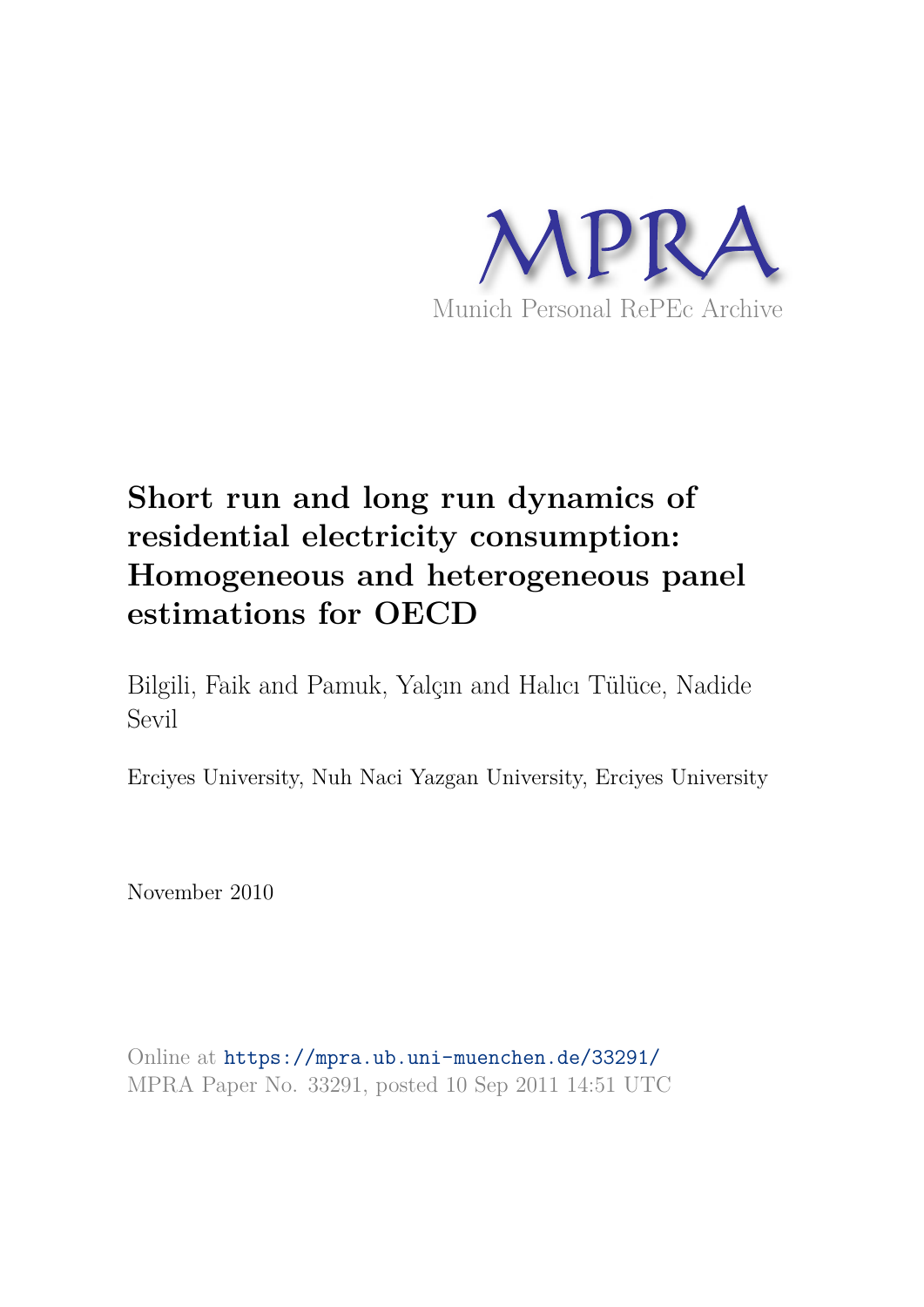**Professor Faik BİLGİLİ, PhD Email: fbilgili@erciyes.edu.tr Department of Economics, Faculty of Economics and Administrative Sciences, Erciyes University, Turkey Assistant Professor Yalçın PAMUK, PhD E-mail:** ypamuk@nny.edu.tr **Department of Economics, Faculty of Economics and Administrative Sciences, Nuh Naci Yazgan University, Turkey Nadide Sevil Halıcı TÜLÜCE, PhD Candidate Email: nadidehalici@gmail.com Department of Economics, Faculty of Economics and Administrative Sciences, Erciyes University, Turkey** 

## **SHORT RUN AND LONG RUN DYNAMICS OF RESIDENTIAL ELECTRICITY CONSUMPTION: HOMOGENEOUS AND HETEROGENEOUS PANEL ESTIMATIONS FOR OECD**

*Abstract: The purpose of this paper is to reveal the short run and long run* dynamics of residential electricity consumption for 11 OECD countries within annual period 1979-2006. To this end, this paper first explores the findings from *related literature evidence and, later, follows panel cointegration equations (CEs) and panel error correction models (ECMs). CEs give long run relations of the variables in residential electricity demand function. ECMs include both long run and short run parameter estimates of the per capita residential electricity demand in terms of residential electricity price, residential light fuel oil price, residential natural gas price and per capita income. For both ECs and ECMs, the techniques of panel OLS, panel adjusted OLS and panel dynamic OLS are utilized. Finally, this paper yields short term and long term elasticities of residential electricity consumption together with error correction terms through homogeneous and heterogeneous variance structures.* 

*Keywords: electricity consumption, elasticities, homogeneous and heterogeneous variance structures, panel error correction model, panel dynamic ordinary least squares.* 

### **JEL Classification: C33, C51, D12, Q43**

#### **1. Introduction**

Throughout energy literature, the response of energy consumption to the explanatory variables of its own price, prices of other energy sources, income and other determinants has been great interest to researchers and policy makers. In this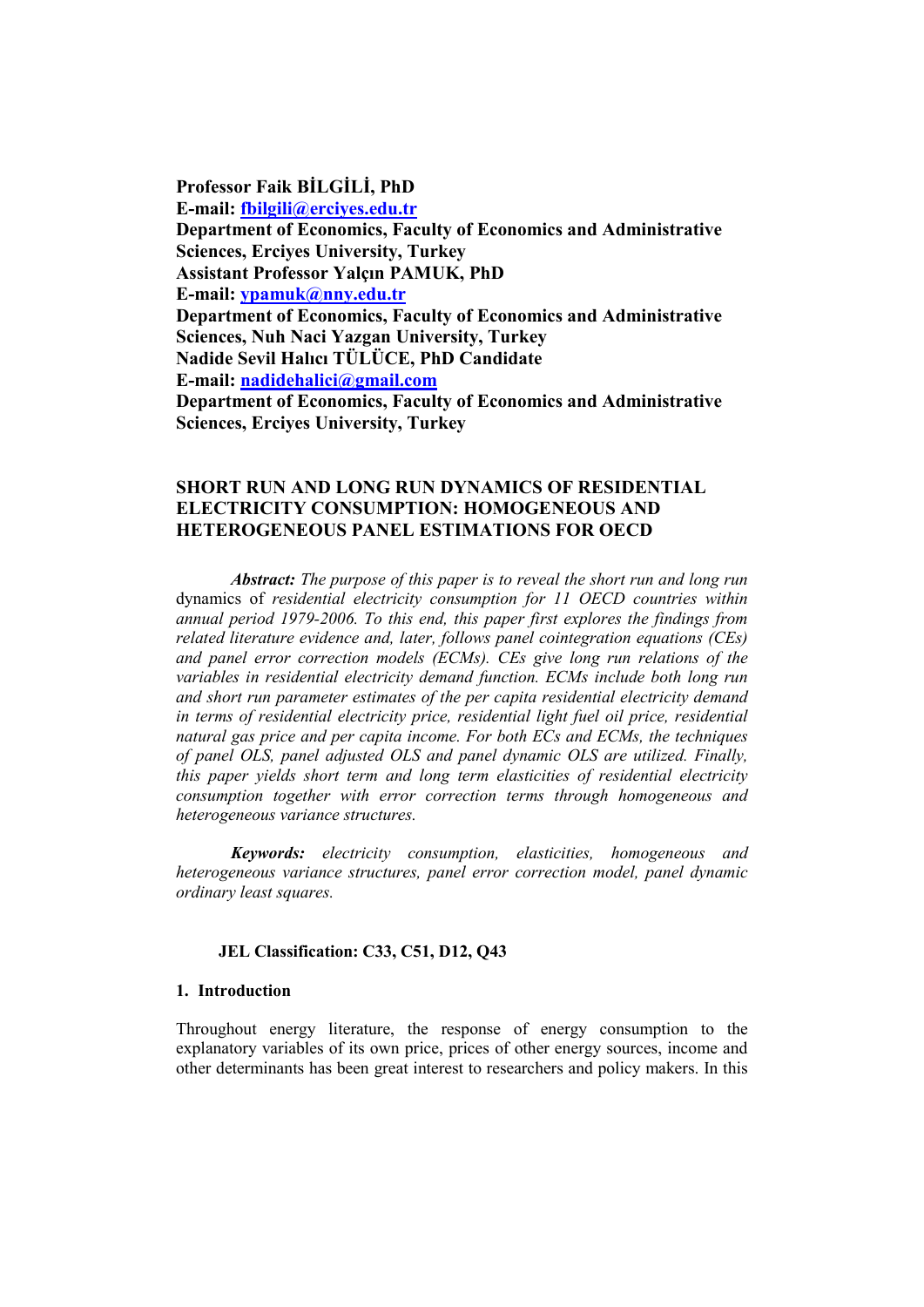paper, specifically, it is aimed at observing the behavior of residential electricity consumption. Accordingly, after analyzing the related articles, paper yields its empirical findings for the determinants of residential electricity consumption in short and long terms.

Inglesi (2010) employs cointegration (CE) and error correction model (ECM) with annual South African data for the period 1980-2005 to reveal the long run and short run parameters of electricity demand in South Africa and finds income elasticity of  $0.415$  and price elasticity of  $-0.564$  in the long run and income elasticity of  $0.820$ and population elasticity of 3.467 in the short run. Mitchell (2006) follows CE, ECM and vector error correction model (VECM) by employing 1960-2005 annual data for Barbados and concludes that long run petroleum energy demand's price and income elasticities of ECM are -0.166 and 0.575, respectively, while those of VECM are -0.289 and 0.430, respectively. As for the short term, he finds income elasticity of 0.357 by ECM and insignificant relation between price and demand by ECM and VECM analyses. Nakajima and Hamori (2010), using 1993-2008 quarterly panel data for the US states, apply panel CE to explore long run elasticities of residential electricity demand in the USA. They reach income elasticities ranging from 0.33 to 1.00, price elasticities ranging from -0.12 to -0.34, a unit effect of heating degree days on electricity consumption varying from 0.14 to  $0.22$  and that of cooling degree days varying between 0.54 and 0.82. Al-Iriani (2005) observes monthly data spanning from 1981 to 2000 for United Arab Emirates (UAE) and analyses demand for electricity demand with respect to climate conditions in UAE. He follows Autoregressive Integrated Moving Average (ARIMA) model to estimate his electricity consumption model employing cooling degrees and time trend as independent variables and obtains climate elasticity of 0.027. Filippini and Pachauri (2004), using survey data for 30.000 households obtained in 1993-1994 in India, investigate electricity consumption in winter, monsoon and summer seasons. Following their cross sectional model of electricity consumption in India, they conclude that electricity is price and income inelastic and that parameters such as household size, the region where the households live and the age of households have significant effects on electricity consumption. Narayan et al. (2007) conduct panel cointegration analyses to explore long run and short run price and income elasticities of per capita residential electricity consumption of G7 countries for the period 1987-2003 and, by considering the results of panel DOLS results, they reveal that income elasticity, own price elasticity and cross price (natural gas) elasticity are 0.245, -1.563 and 2.965, respectively in the long run. In the short run, they find insignificant parameters of income and natural gas price on electricity consumption while significant price elasticity value of  $-0.107$ . Sa'ad (2009) investigates electricity consumption in South Korea with the structural time series analyses over the period from 1973 to 2007. He takes per capita electricity consumption as a function of price, per capita income, structural and life style factors and stocks of appliances used by households. His model states that, in the long run, per capita electricity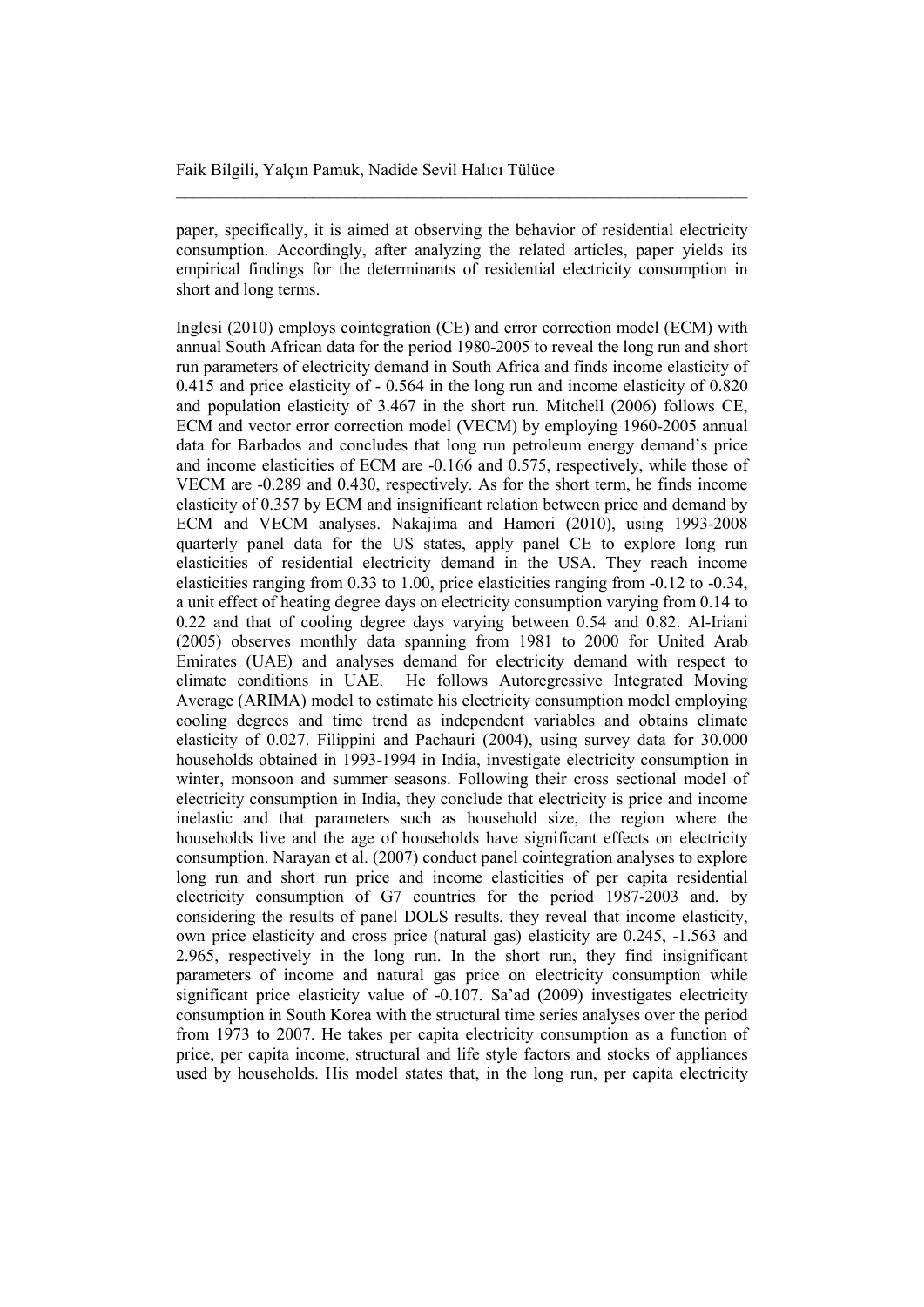consumption has income and price elasticities of 2.35 and -0.50, respectively. Dergiades and Tsoulfidis (2008) carry out time series ARDL cointegration technique to estimate per capita residential electricity demand function in USA by observing annual data spanning from 1965 to 2006. Their model estimates long run elasticities of per capita residential electricity consumption regarding per capita income, residential electricity price, cooling and heating degrees-days index, average price of oil for heating purposes and per capita owned electrical appliances as 0.272, -1.065, 0.726, 0.199 and 1.543, respectively. The short term estimations, on the other hand, indicate that short run elasticities of per capita residential electricity consumption in terms of per capita income, residential electricity price, cooling and heating degrees-days index, oil price, lagged oil price and per capita stock of appliances are 0.101, -0.386, 0.263, 0.014, -0.049 and 0.560, respectively. Hondroyiannis (2004) employs monthly data from 1986 to 1999 for Greece to obtain long run and short run elasticities of residential demand for electricity in Greece, and, through his VECM results, concludes that long run income, price and temperature elasticities of residential electricity consumption are 1.56, -0.41 and -0.19, respectively, while, in the short run, only income elasticity appears to be significant with the value of 0.20. Athukorala and Wilson (2009) carry out CE and ECM analyses for the annual period over 1960-2007 to examine the per capita electricity consumption in Sri-Lanka. They figure out that long run per capita electricity consumption has the elasticities of per capita income  $(0.785)$ , own price  $(-0.616)$ , price of kerosene oil  $(0.142)$  and that short run per capita electricity consumption elasticities for the same variables are  $0.32$ ,  $-0.16$  and  $0.10$ , respectively.

This paper specifically focuses on two possible variance structures of the estimations to overcome the possible less appropriate statistical properties that might arise when the variance structure of panel data is explicitly assumed solely either homogeneous or heterogeneous. Instead, when the cross sections' population variances are not known, a comparison of these two types of variance structures in the analyses would give researcher more confident statistical output of the panel estimations through the models of ordinary least squares and dynamic ordinary least squares. To this end, this paper aims at revealing statistically significant parameter estimations of residential demand function for electricity consumption including its own price, price of a substitute energy source, price of a complementary energy source and income by employing the related data of OECD and IEA as described in details in Section 3. After evaluating the literature findings and aim of this paper, Section 2 gives the details of panel data analyses carried out and Section 3 remarks on parameter estimations of residential electricity consumption for OECD countries.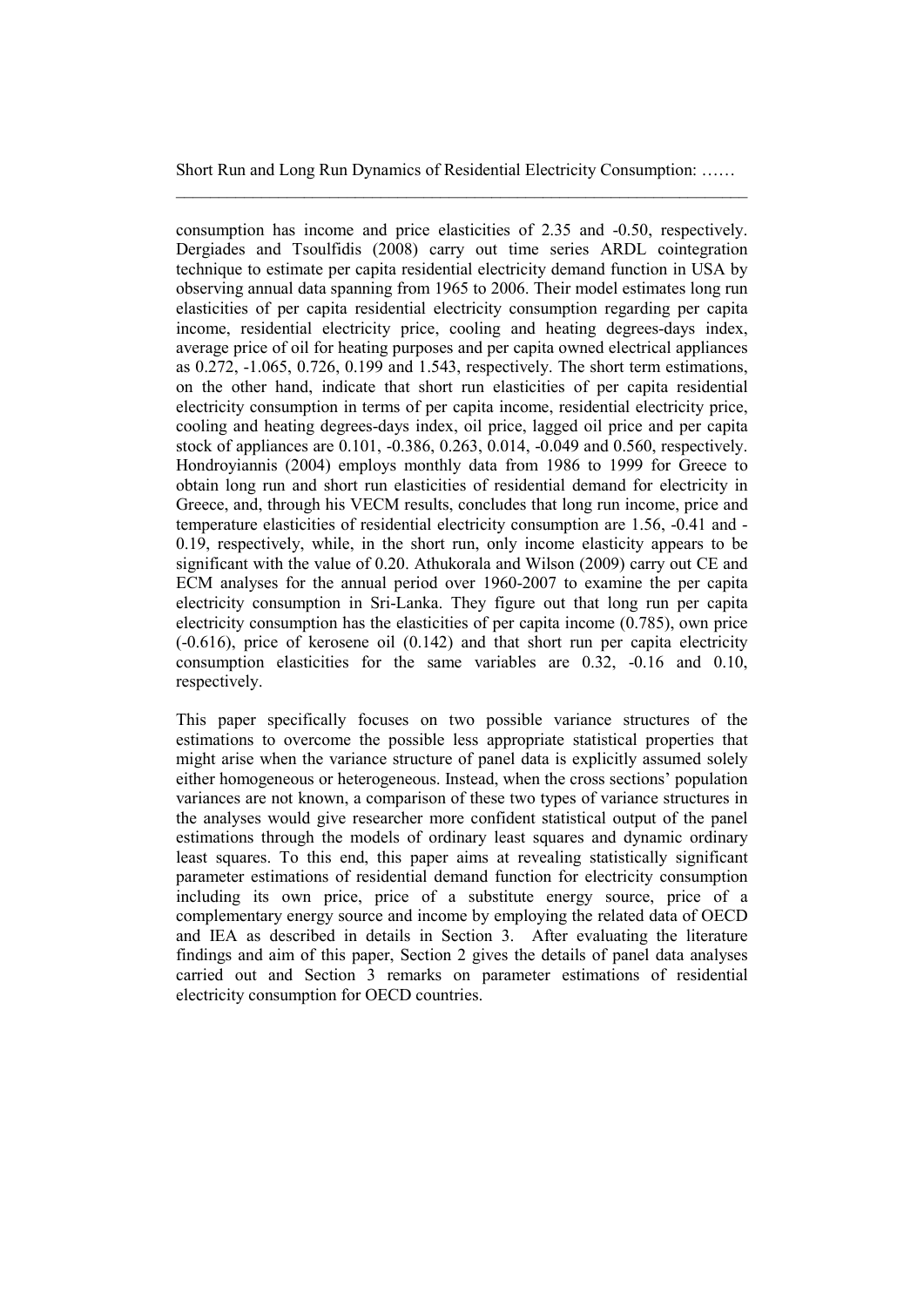#### 2. Econometric Methodology

Let time series  $\{y_{i,t}\}$  be integrated of order one  $I(1)$ , as  $i = 1, 2, ..., N$  and  $t = 1, 2, \dots, T$ . In this case  $y_{i,t}$  is random walk but  $u_{i,t}$  from Eq. (1) is stationary.

$$
(1 - L)y_{i,t} = (y_{i,t} - y_{i,t-1})
$$
  
=  $\delta_i y_{i,t-1} + v'_{i,t} \psi_i + u_{i,t}$  (1)

where L is lag operator,  $\delta_i = (\rho_i - 1)$  and  $v_{i,t}$  denote the optional variables of individual constants and/or trends. If  $|\mathbf{p}_i| \ge 1$ ,  $\mathbf{y}_{it}$  has the variance increasing through time and thus, it is not stationary. The power of  $L$  or integration order  $I(d)$ determines the number of unit roots, hence  $y_{i\tau}$  as is defined above, has one unit root. The homogeneous unit root null hypothesis (or common unit root null hypothesis or common AR null hypothesis) is  $H_0: p_i = p = 1$  for all i, (or equivalently  $H_0: \delta_i = \delta = 0$ , for all i), as alternative hypothesis is  $H_A: p_i = p \le 1$ for all *i*, (or equivalently  $H_A: \delta_i = \delta \leq 0$ , for all *i*). The heterogeneous unit root null hypothesis (or individual unit root null hypothesis or individual AR null hypothesis) is  $H_0: p_i = 1$  for all i, (or equivalently  $H_0: \delta_i = 0$ , for all i), whereas alternative hypothesis is  $H_A: p_i < 1$ for all  $\dot{l}$ .  $($ or equivalently  $H_a: \delta_i \leq 0$ , for all  $\bar{\epsilon}$ ). In homogeneous tests, therefore, all  $\delta_i$  are identical across members and thus individual effects are not considered. And, in heterogeneous tests, all  $\delta_i$  are not identical across members and, hence, individual effects are specifically observed. When a variable is found  $I(1)$ , it implies that, although time series follows random walk in level, it is difference stationary. In this study both homogeneous tests of Breitung (2000) and heterogeneous tests of Im, Pesaran and Shin, IPS, (2003) are run to test the unit root null hypotheses against the alternative hypotheses. In case of obtaining different order of integration, for instance, under homogeneous variance structure (when some variables are found  $I(1)$  while others are found  $I(0)$ ), the homogeneous unit root test of Hadri (2000) will be performed, as well. It should be noted here that Hadri's null hypothesis is  $H_0: p_{\xi} = p \le 1$  against alternative one that  $H_A: p_{\xi} = p = 1$ . By the same token, if IPS (2003) tests yield mixed results, another heterogeneous unit root test will be launched.

In applied economics, the regression model may employ  $I(1)$  variables provided that they are cointegrated. If they are not cointegrated, the parameter estimates and corresponding test statistics would be biased and inconsistent. This paper follows cointegration equation to be tested by considering Eq. (2).

 $\bf(2)$ 

 $ec_{i,t} = \alpha_i + \varnothing_i ep_{i,t} + \partial_i fp_{i,t} + \theta_i ngp_{i,t} + \vartheta_i y_{i,t} + \varepsilon_{i,t}$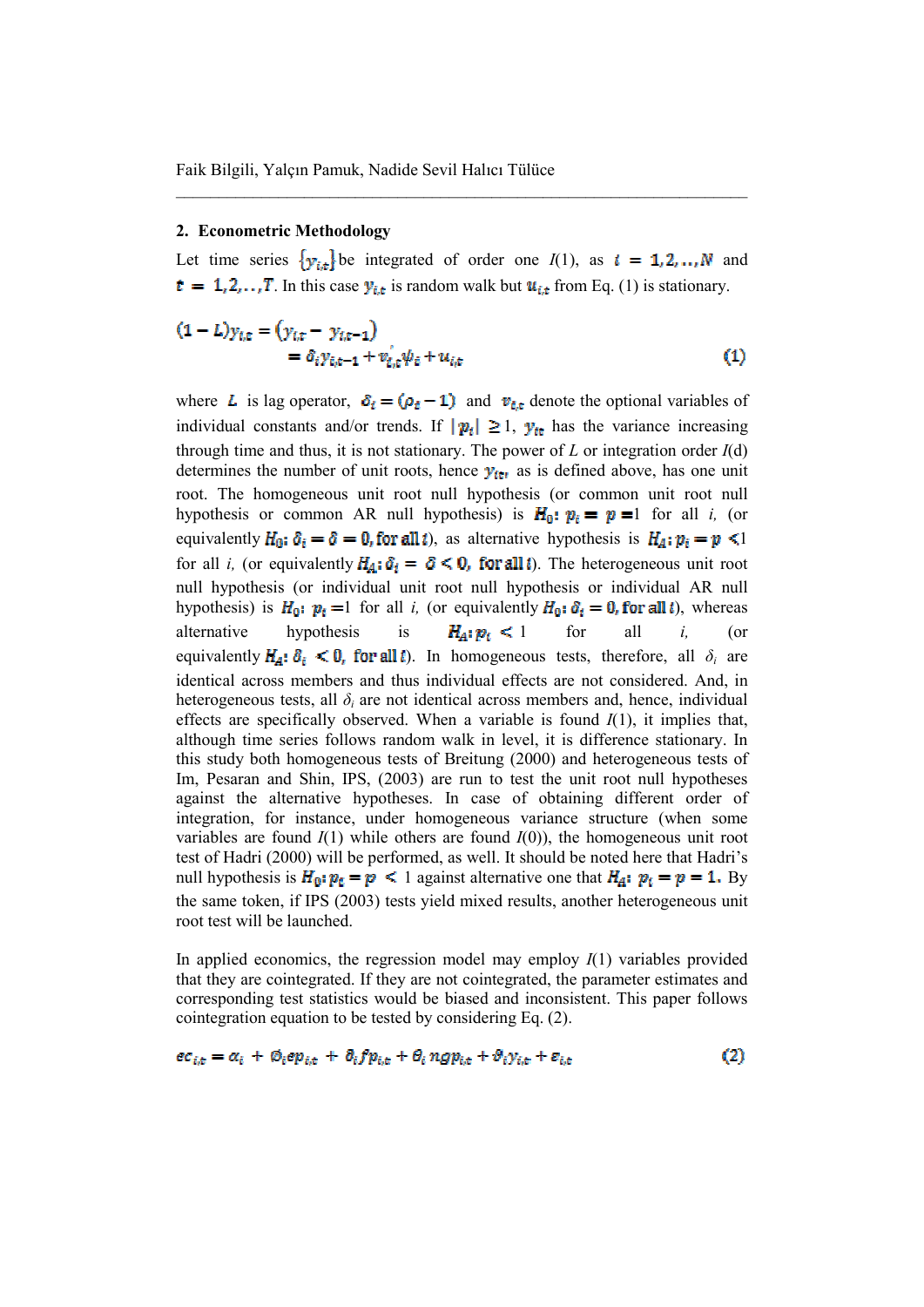$\epsilon_{i,t}$ ,  $\alpha_i$ ,  $\epsilon_{p_i,t}$ ,  $fp_{i,t}$ ,  $ngp_{i,t}$ ,  $y_{i,t}$ ,  $\varepsilon_{i,t}$  denote electricity consumption, where constant, electricity price, light fuel oil price, natural gas price, income and residuals from panel regression for individual  $i$  at time  $t$ , respectively. The cointegration test is implemented by Eq. (3).

## $\varepsilon_{it} = \gamma_i \varepsilon_{it-1} + e_{it}$

 $(3)$ 

The null hypothesis of no cointegration is  $H_0: \gamma_i = 1$  for all i. The alternative hypothesis is  $H_A: \gamma_i = \gamma < 1$  for all i under homogeneous variance structure (within dimension) and alternative hypothesis is  $H_A: \gamma_i < 1$  for all i under heterogeneous variance structure (between dimension). This paper carries out both within dimension tests (panel tests) by Kao (1999) and Pedroni (1995) and between dimension tests (group tests) by Pedroni (1999, 2004).

The rejection the null of no cointegration states the evidence of long run relation between variables. The parameters  $\mathcal{D}_i$ ,  $\mathcal{D}_i$ ,  $\mathcal{D}_i$  and  $\mathcal{D}_i$  from Eq. (2), then, become long run parameters. The short run estimations are obtained through error correction model (ECM) as depicted by Eq. (4).

$$
\Delta ec_{i,t} = \sigma_i + \pi_i \left[ ec_{i,t-1} - \alpha_i - \emptyset_i ep_{i,t-1} - \partial_i f p_{i,t-1} - \theta_i n g p_{i,t-1} - \vartheta_i y_{i,t-1} \right]
$$

$$
+ a_{1i} \Delta ep_{i,t} + a_{2i} \Delta f p_{i,t} + a_{3i} \Delta n g p_{i,t} + a_{4i} \Delta y_{i,t} + \omega_{i,t} \tag{4}
$$

where  $\Delta$ e $c_{i,t}$ ,  $\Delta$ e $p_{i,t}$ ,  $\Delta$ f $p_{i,t}$ ,  $\Delta$ ng $p_{it}$  and  $\Delta y_{i,t}$  represent the first differences of  $ec_{i,t}$ ,  $ep_{i,t}$ ,  $fp_{i,t}$ ,  $ngp_{i,t}$  and  $y_{i,t}$ , respectively. The term in brackets is equal to error correction term at time  $t_{-1}$  (ECT<sub>t-1</sub>) which corresponds to  $\varepsilon_{t,t-1}$ . Thus,  $\mathbf{ECT}_{t-1}$  is deviation from long run equilibrium at time  $t_{-1}$ . The constant, adjustment parameter, short run parameters and residuals in Eq. (4) are denoted by  $\sigma_i$ ,  $\pi_i$ ,  $a_{ji}$ and  $\omega_{i,t}$ , respectively for all i, as  $j = 1, 2, 3, 4$ . and  $t = 1, 2, 3, \ldots, T$ . The discrepancy from long run equilibrium of Eq.  $(2)$  at time  $t-1$  disappears by the estimation value of adjustment parameter,  $\hat{\pi}_{i}$  each time t period for all i. Therefore, the ECM given by Eq. (4) employs both long run and short run dynamics of demand function for electricity;  $ec = f(ep, fp, ngp, y)$ .

Finally, the next econometrical issue is to choose the estimation model. Throughout empirical panel studies, Ordinary Least Squares (OLS), Dynamic Ordinary Least Squares (DOLS) and Fully Modified Ordinary Least Squares (FMOLS) are used to obtain the panel regression coefficients. On the other hand, according to Monte Carlo simulations of Kao and Chiang (2000). FMOLS estimations for the panel consisting of less than 20 cross sections and less than 60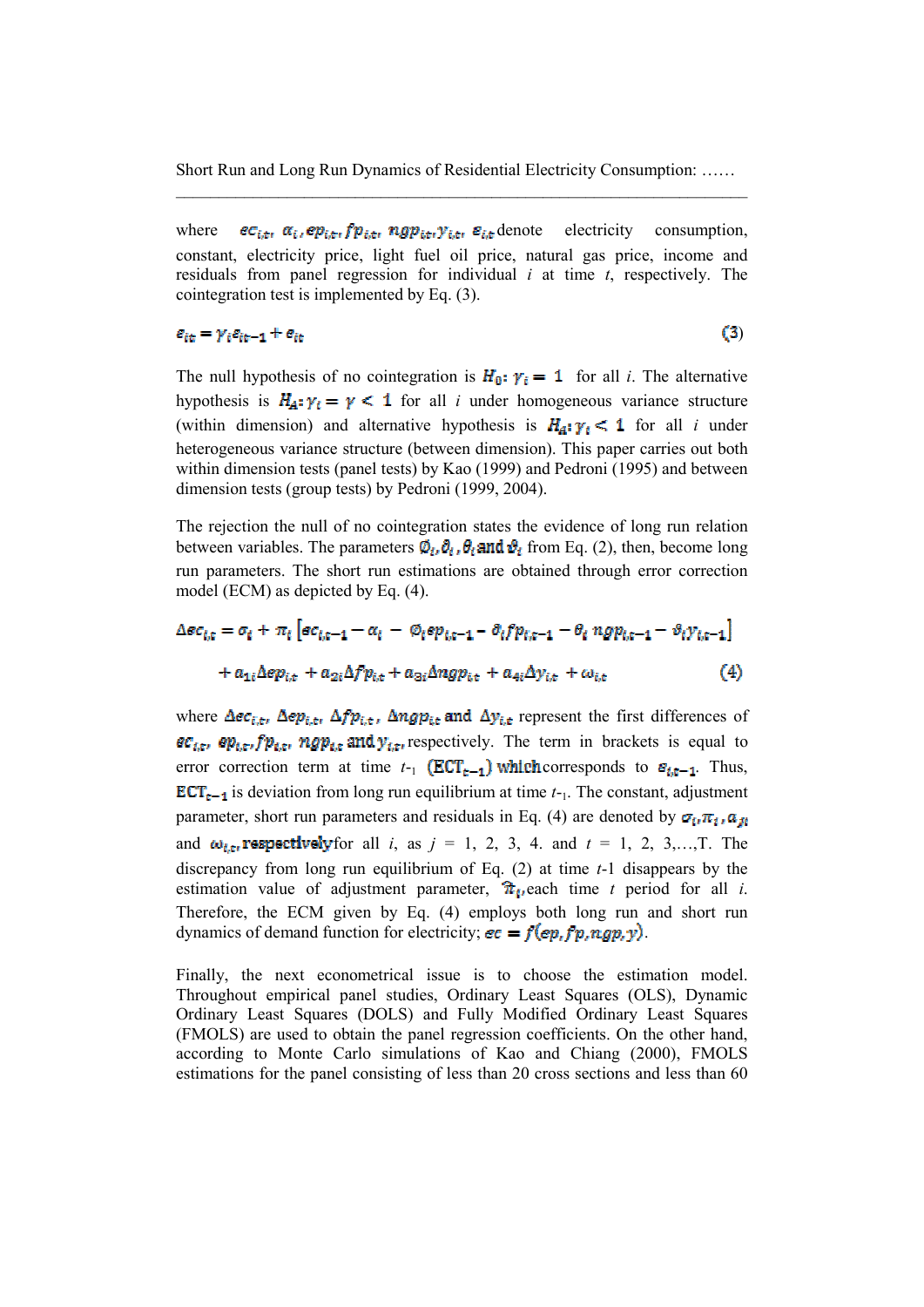time series observations provide serious biasedness and, in this case, DOLS estimations are superior to FMOLS. To this end, in this paper, DOLS model is followed to reach the conclusion of the panel estimations. For the purpose of comparison, panel OLS and panel adjusted OLS are also analyzed together with panel DOLS. Reconsidering the Eq. (2), the panel fixed effect model in matrix form can be written as below.

$$
ec_{i,t} = \alpha_i + x_{i,t} B + \varepsilon_{i,t}, i = 1, 2, \dots, N \text{ and } t = 1, 2, \dots, T. \tag{5}
$$

where  $\epsilon_{i,t}$  is n×1 vector,  $\alpha_i$  is n×1 vector of constants,  $x_{i,t}$  is k×n matrix of explanatory variables,  $x_{ix}$  is transpose of matrix x, **B** is k×1 vector of slope parameters and  $\varepsilon_{i,t}$  is n×1 vector of residuals. Eq. (5) can be modified to obtain DOLS regression by adding differenced leads and lags to correct the serial correlation and endogeneity of  $\varepsilon_{i,\varepsilon}$  from OLS as is shown below.

$$
ec_{i,e} = \alpha_i + x'_{i,e}B + \sum_{j=-k}^{k} \mu_{i,k} \Delta x_{i,e+k} + n_{i,e}
$$
 (6)

In the existence of cointegration relationship, both  $\{ec_{i,\tau}\}\$  and  $\{x_{i,\tau}\}\$  are  $I(1)$  and long run parameters of OLS and DOLS are obtained by following Kao and Chiang  $(2000)$  and Pedroni  $(2001)$ .

$$
\hat{B}_{OLS} = \left(\sum_{i=1}^{N} \sum_{\tau=1}^{T} (x_{i,t} - \bar{x}_i)(x_{i,t} - \bar{x}_i)\right)^{-1} \left(\sum_{i=1}^{N} \sum_{\tau=1}^{T} (x_{i,t} - \bar{x}_i)(\epsilon c_{i,t} - \bar{\epsilon} \bar{c}_i)\right)
$$
(7)

$$
\hat{B}_{DOLS} = N^{-1} \sum_{i=1}^{N} \left( \sum_{t=1}^{T} z_{it} z_{it}' \right)^{-1} \left( \sum_{t=1}^{T} z_{i,t} \left( e c_{i,t} - \overline{e c}_{i} \right) \right)
$$
(8)

where  $z_{i,t}$  represents  $2(K + 1) \times 1$  vector of explanatory variables including  $(x_{i,t} - \bar{x}_i, \Delta x_{i,t-K}, ..., \Delta x_{i,t+K})$ 

#### 3. Data and Estimation Results

In this work, the 11 OECD countries; Austria, Finland, France, Ireland, Japan, Luxembourg, the Netherlands, Spain, Switzerland, UK and the USA are observed as cross sections in panel data spanning annually from 1979 to 2006. The natural log of per capita residential electricity consumption in thousand KWh units  $(ec)$  is taken to be a function of natural log of residential electricity price  $(ep)$ , natural log of residential light fuel oil price  $(p)$ , natural log of residential natural gas price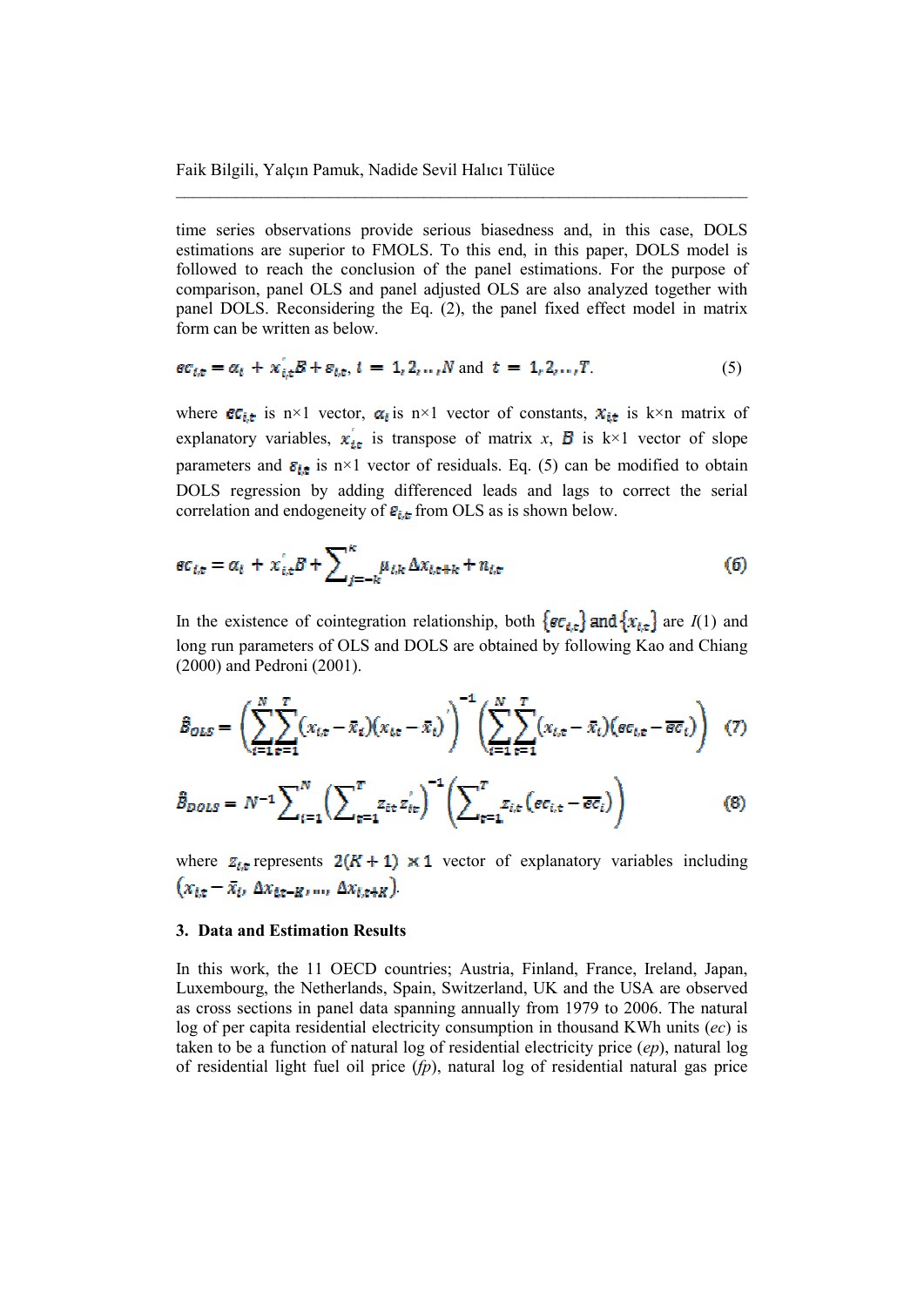(*ngp*) and natural log of per capita income (*y*). The data for *ep*, *fp* and *ngp* come from IEA, Energy End-Use Prices (USD/unit) guided by 2Q2008 Documentation of IEA, Energy prices and Taxes: Beyond 2020 Edition. The data for ec is obtained from OECD International Energy Agency (IEA) and OECD Population and Employment. The variable  $v$  (USD/unit) is provided by Heston et al., (2009). The empirical results of panel unit root tests, panel cointegration tests and panel long run and short run analyses are given by Table 1, Table 2 and Table 3, respectively.

In Table 1 and Table 2, homogeneous (common) AR and heterogeneous (individual) AR structures correspond to within dimension estimation (panel) and between dimension estimation (group), respectively. In Table 1, all unit root tests include constant and trend terms and the probabilities are shown in parentheses. The differenced terms  $\Delta$ ec,  $\Delta$ ep,  $\Delta$ fp,  $\Delta$ ngp and  $\Delta$ y, represent the first differences of ec, ep, fp, ngp and  $y$ .

| Homogeneous          | ec        | ep                            | fp                           | ngp                           | $\mathcal{V}$              |
|----------------------|-----------|-------------------------------|------------------------------|-------------------------------|----------------------------|
| AR                   |           |                               |                              |                               |                            |
| Breitung t (2000)    | 0.997     | $-1.429$                      | 2.477                        | 0.88000                       | $-2.231$                   |
|                      | (0.840)   | (0.076)                       | (0.993)                      | (0.810)                       | (0.012)                    |
| Hadri Z (2000)       | 6.774     | 5.065                         | 7.427                        | 5.728                         | 6.996                      |
|                      | (0.000)   | (0.000)                       | (0.000)                      | (0.000)                       | (0.000)                    |
| <b>Heteregeneous</b> | ec        | ep                            | fp                           | ngp                           | $\boldsymbol{y}$           |
| AR                   |           |                               |                              |                               |                            |
| IPS W (2003)         | $-2.006$  | 0.205                         | 3.672                        | 1.666                         | $-0.311$                   |
|                      | (0.022)   | (0.581)                       | (0.999)                      | (0.952)                       | (0.377)                    |
| <b>Homogeneous</b>   | ⊿ec       | $\boldsymbol{\mathcal{A}}$ ep | $\triangle$ fp               | $\boldsymbol{\varLambda}$ ngp | $\boldsymbol{\varDelta}$ y |
| <b>AR</b>            |           |                               |                              |                               |                            |
| Breitung t (2000)    | $-8.015$  | $-4.481$                      | $-2.935$                     | $-3.289$                      | $-2.037$                   |
|                      | (0.000)   | (0.000)                       | (0.000)                      | (0.000)                       | (0.020)                    |
| <b>Heteregeneous</b> | ⊿ec       | $\boldsymbol{\mathcal{A}}$ ep | $\boldsymbol{\varLambda}$ fp | $\boldsymbol{\varLambda}$ ngp | $\boldsymbol{\varDelta}$ y |
| AR                   |           |                               |                              |                               |                            |
| IPS W (2003)         | $-14.283$ | $-8.296$                      | $-12.190$                    | $-10.300$                     | $-4.330$                   |
|                      | (0.000)   | (0.000)                       | (0.000)                      | (0.000)                       | (0.000)                    |

Table 1: Panel Stationarity Tests for Panel Data over the Period 1979-2006

Breitung (2000) t test statistics reveal that ec, fp and ngp are nonstationarity, whereas ep and v are stationary at 10% and 5% significances, respectively. Hadri (2000) Z test statistics, on the other hand, find all variables non stationary at 1% significance level. Hence, the null hypothesis of common unit root is accepted for all panel data. IPS (2003) Wald test statistics also fail to reject the null hypothesis of individual unit root for all variables except ec. Considering the differences of the series, Breitung (2000) and IPS (2003) tests indicate that all variables are  $I(1)$  at 1% level of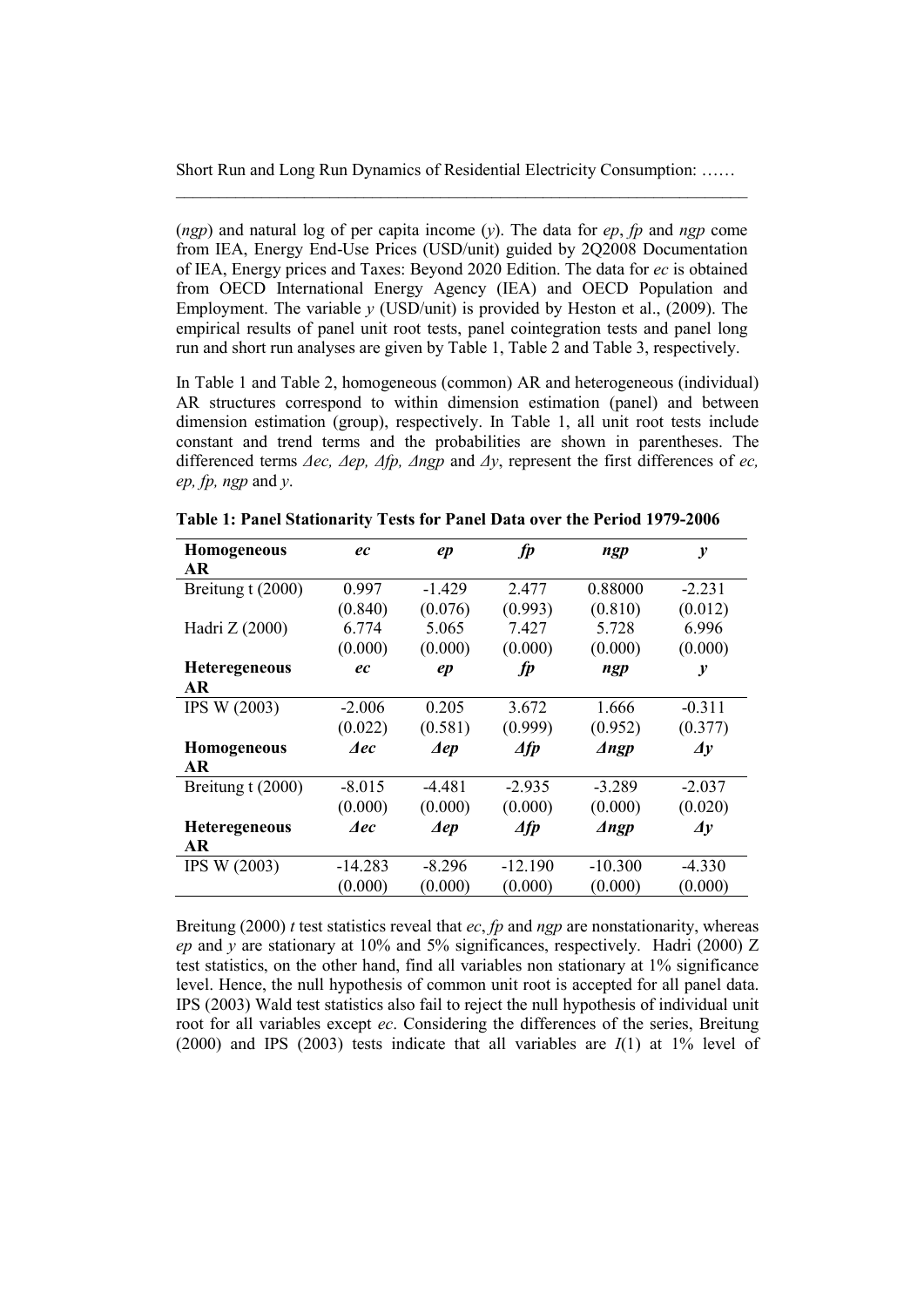significance, with the exemption that Breitung (2000) test statistic for  $\Delta y$  is significant at 5% level.

Table 2 homogeneous (common AR) panel cointegration test results give the evidence of cointegration relation between variables. All Kao (1999) and Pedroni (1995) test statistics confirm this finding at 1% level of significance, while null hypothesis of no cointegration is rejected by DF  $t$  rho (Kao, 1999) at 5% level and not accepted by DF  $t$  rho star and ADF (Kao, 1999) at 10% level of significance.

| <b>Homogeneous AR</b>           | <b>Statistic</b> | <b>Probability</b> |
|---------------------------------|------------------|--------------------|
| DF rho (Kao, 1999)              | $-4.457$         | 0.000              |
| DF $t$ rho (Kao, 1999)          | $-1.918$         | 0.027              |
| DF rho star (Kao, 1999)         | $-9.216$         | 0.000              |
| DF $t$ rho star (Kao, 1999)     | $-1.474$         | 0.070              |
| ADF (Kao, 1999)                 | $-1.598$         | 0.055              |
| $t$ rho NT (Pedroni, 1995)      | $-153.602$       | 0.000              |
| TN1 rho (Pedroni, 1995)         | $-12.877$        | 0.000              |
| TN2 rho (Pedroni, 1995)         | $-12.857$        | 0.000              |
| <b>Heteregeneous AR</b>         | <b>Statistic</b> | <b>Probability</b> |
| Group rho (Pedroni, 1999, 2004) | 1.570            | 0.941              |
| Group PP (Pedroni, 1999, 2004)  | $-3.042$         | 0.001              |
| Group ADF (Pedroni, 1999, 2004) | $-4.221$         | 0.000              |

Table 2: Panel Cointegration Tests for Panel Data over the Period 1979-2006<sup>a</sup>

<sup>a</sup> Gauss code of Kao and Chiang (2000), NPT 1.3 Program written by Chiang and Kao (2002) and Pedroni's RATS code (1999) are carried out to estimate the cointegration test statistics.

The overall result is in favor of cointegration with common AR. The heterogeneous (individual AR) cointegration tests by Pedroni (1999, 2004) disclose the result of cointegration except Group rho test statistics of Pedroni (1999, 2004). Hence, both common unit root and individual unit root null hypotheses result in existence of long run relation between  $ec$ ,  $ep$ ,  $fp$ ,  $ngp$  and  $y$ .

Table 3 shows long run and short run parameter estimates of per capita residential electricity consumption function.  $ECT_{-1}$  denotes error correction term at time  $t_{-1}$ . The long run and short run estimations by OLS and adjusted OLS are similar to those of homogeneous DOLS. The parameter estimations of homogeneous DOLS, and heterogeneous DOLS, on the hand, seem to be close each other but differ in terms of significance of natural gas in the long run.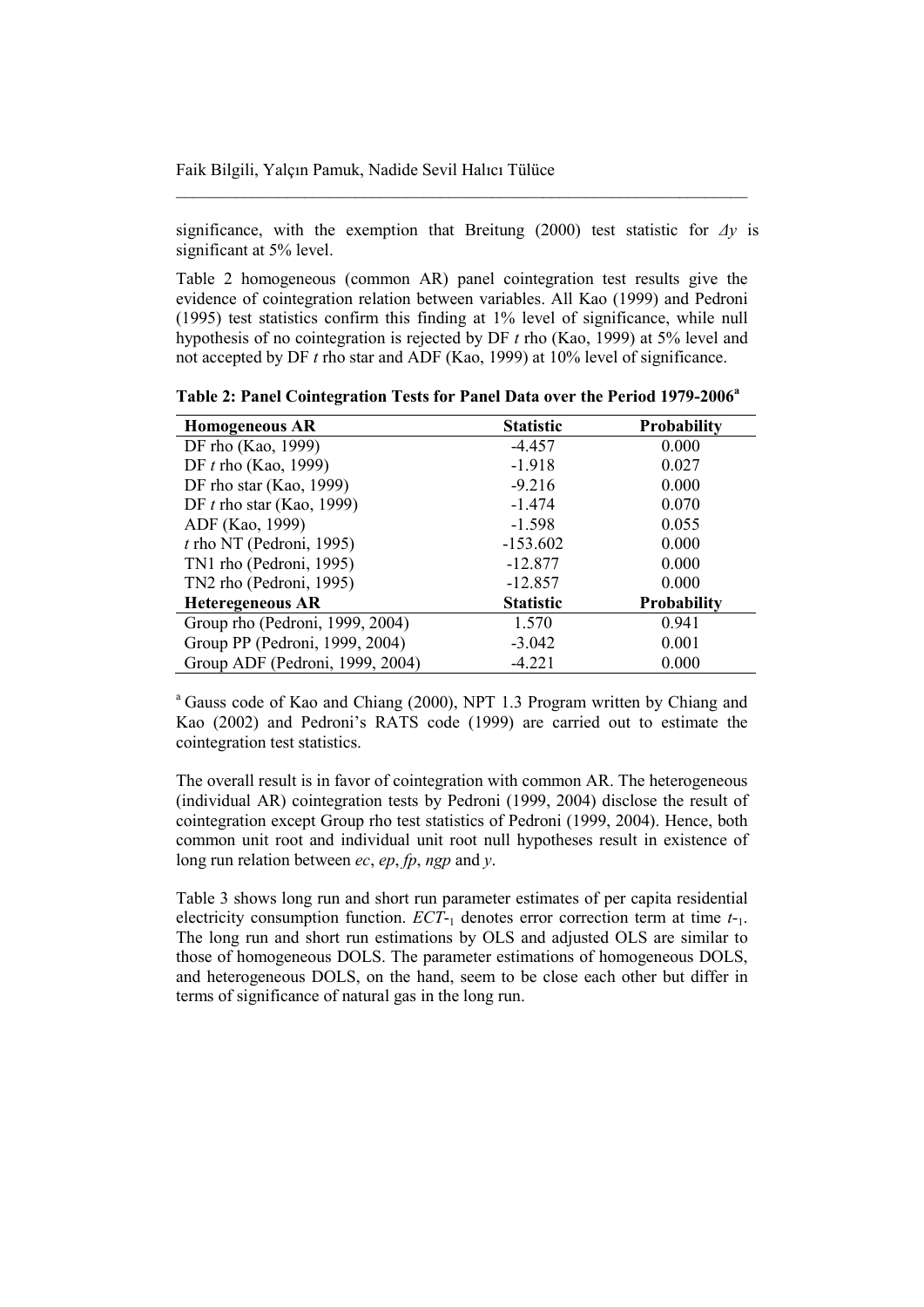|                  | $OLS^b$         | OLS <sup>c</sup> | DOLS <sup>d</sup> | DOLS <sup>e</sup> |
|------------------|-----------------|------------------|-------------------|-------------------|
| Long run         |                 |                  |                   |                   |
| ep               | $-0.648(0.000)$ | $-0.665(0.000)$  | $-0.740(0.000)$   | $-0.664(0.000)$   |
| fp               | 0.129(0.035)    | 0.130(0.001)     | 0.156(0.000)      | 0.116(0.000)      |
| ngp              | ns              | ns               | ns                | $-0.033(0.000)$   |
| $\mathcal V$     | 0.611(0.000)    | 0.617(0.000)     | 0.615(0.000)      | 0.576(0.000)      |
| <b>Short run</b> |                 |                  |                   |                   |
| $\Delta ep$      | ns              | ns               | ns                | ns                |
| $\varDelta f p$  | ns              | ns               | ns                | ns                |
| $\triangle$ ngp  | $-0.040(0.064)$ | $-0.040(0.064)$  | $-0.040(0.064)$   | $-0.040(0.065)$   |
| $\Delta y$       | ns              | ns               | ns                | ns                |
| $ECT$ .          | -0.011 (0.086)  | -0.011 (0.088)   | -0.011 (0.076)    | -0.010 (0.097)    |

|                                                                   |  |  |  |  |  |  |  |  |  |  | Table 3: Long Run and Short Run Dynamics of Demand for Residential |
|-------------------------------------------------------------------|--|--|--|--|--|--|--|--|--|--|--------------------------------------------------------------------|
| Electricity for Panel Data over the Period 1979-2006 <sup>a</sup> |  |  |  |  |  |  |  |  |  |  |                                                                    |

 $\frac{ECT_1}{^{a} }$  Gauss code of Kao and Chiang (2000) and NPT 1.3 Program written by Chiang and Kao (2002) with some modifications are run to estimate the parameters.

<sup>b</sup> Conventional OLS estimators under homogeneous covariance structure and probabilities of  $t$  test statistics in parentheses.

Bias corrected OLS estimators under homogeneous covariance structure and probabilities of adjusted  $t$  test statistics in parentheses.

DOLS estimators with one lead and two lags under homogeneous covariance structure and probabilities of  $t$  test statistics in parentheses.

 $\mathbf{e}$ DOLS estimators with one lead and two lags under heterogeneous covariance structure and probabilities of  $t$  test statistics in parentheses.

 $f$ (ns) indicates not significant parameter.

As DOLS estimation yields 5% significance for  $fp$ , all other long run estimations are found significant at 1% level. Homogeneous long run estimates of DOLS have correct signs and bear less than unit elasticities. As the coefficient of ngp is found insignificant, the panel variables of  $ep$ ,  $fp$  and  $y$  receive the elasticities of -0.740, 0.156 and 0.615, respectively. Heterogeneous DOLS estimates find all long run coefficients are significant and slightly differ from homogeneous ones. The per capita residential electricity consumption falls by 0.66% in return for 1% increase in residential electricity price, rises by 0.12% as residential fuel oil price increases by 1%, decreases by  $0.03\%$  when natural gas price goes up by 1%, and finally, increases by 0.58% if there is 1% increase in per capita income, as other things given. In terms of income elasticity of 0.58, the residential electricity consumption is considered a necessity good. A necessity good brings in lower price elasticity of consumption. Although cross elasticities are very low, one may imply that the residential fuel oil is a substitute of residential electricity and residential natural gas is a complementary energy source of residential electricity consumption.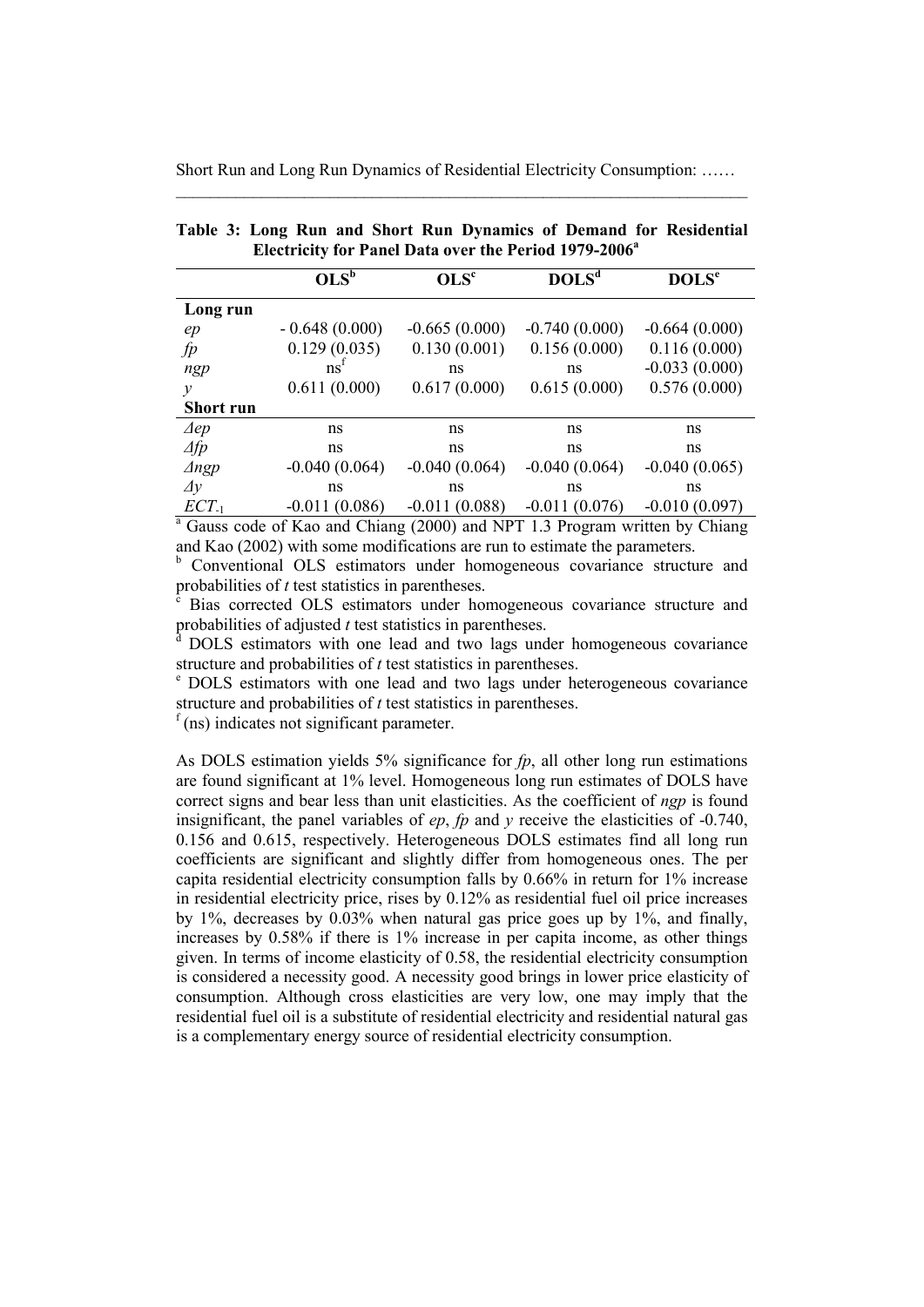The short run estimations indicate that the per capita residential electricity consumption is not sensitive at all to electricity price, fuel oil price and income but slightly sensitive to natural gas price in the short run. The per capita residential electricity consumption decreases only 0.04% as natural gas price increases 1% in the short term.

 $ECT<sub>-1</sub>$  is the deviation from log run equilibrium in previous period. The coefficient value of  $ECT_{-1}$  shows the speed of adjustment to reach the cointegration equilibrium again at current period. The coefficient values of  $ECT<sub>-1</sub>$  from homogeneous DOLS and heterogeneous DOLS are -0.011 and -0.010, respectively. Both adjustment values have the statistical significances at 10% levels. The mean, maximum and minimum values of  $ECT<sub>-1</sub>$  from homogeneous DOLS are -0.0003, 0.6907 and -0.8517, respectively. The mean, maximum and minimum values of  $ECT<sub>-1</sub>$  from heterogeneous DOLS are -0.00158, 0.6861 and -0.8181, respectively.

The mean, maximum and minimum values of  $ECT_{-1}$  from homogeneous DOLS are  $-0.0003$ ,  $0.6907$  and  $-0.8517$ , respectively. The mean, maximum and minimum values of  $ECT_{-1}$  from heterogeneous DOLS are -0.00158, 0.6861 and -0.8181, respectively. Let one observe, by coincidence, the maximum and minimum values of ECT<sub>-1</sub> obtained from heterogeneous DOLS among panel ECT<sub>-1</sub> of 297 observations. The minimum value,  $-0.8181$ , is  $ECT<sub>1</sub>$  of Spain in 1980 and the maximum value,  $0.6861$ , belongs to  $ECT<sub>-1</sub>$  of Finland in 1997. This means that per capita residential electricity consumption is above its long run equilibrium by 0.6861 units in 1997 and the next year, in 1998, this electricity consumption will decrease by 0.006861 units,  $[(0.6861) \times (-0.010) = -0.006861]$  to restore the long run equilibrium. The per capita residential electricity consumption, on the other hand, is below its long run equilibrium by -0.8181 units in 1980 and this residential consumption will increase by 0,008181 units in 1981 to correct the error from cointegration equilibrium. Eventually, one may note that, according to homogeneous and heterogeneous DOLS estimations, per capita residential electricity consumption in OECD, together with its deviations, keeps long run equilibrium through 1979-2006 with 297 observations.

#### 4. Summary and Conclusion

This paper explores the long run and short run dynamics of per capita residential electricity consumption by observing the panel data for 11 OECD countries from 1979 to 2006. This work, in which residential electricity price, residential light fuel oil price, residential natural gas price and per capita income are employed as explanatory variables, eventually aims at finding the long run and short run estimates of the electricity consumption. For this purpose, homogeneous and heterogeneous analyses of panel unit root tests, panel cointegration tests and panel error correction models are conducted within given period and cross sections.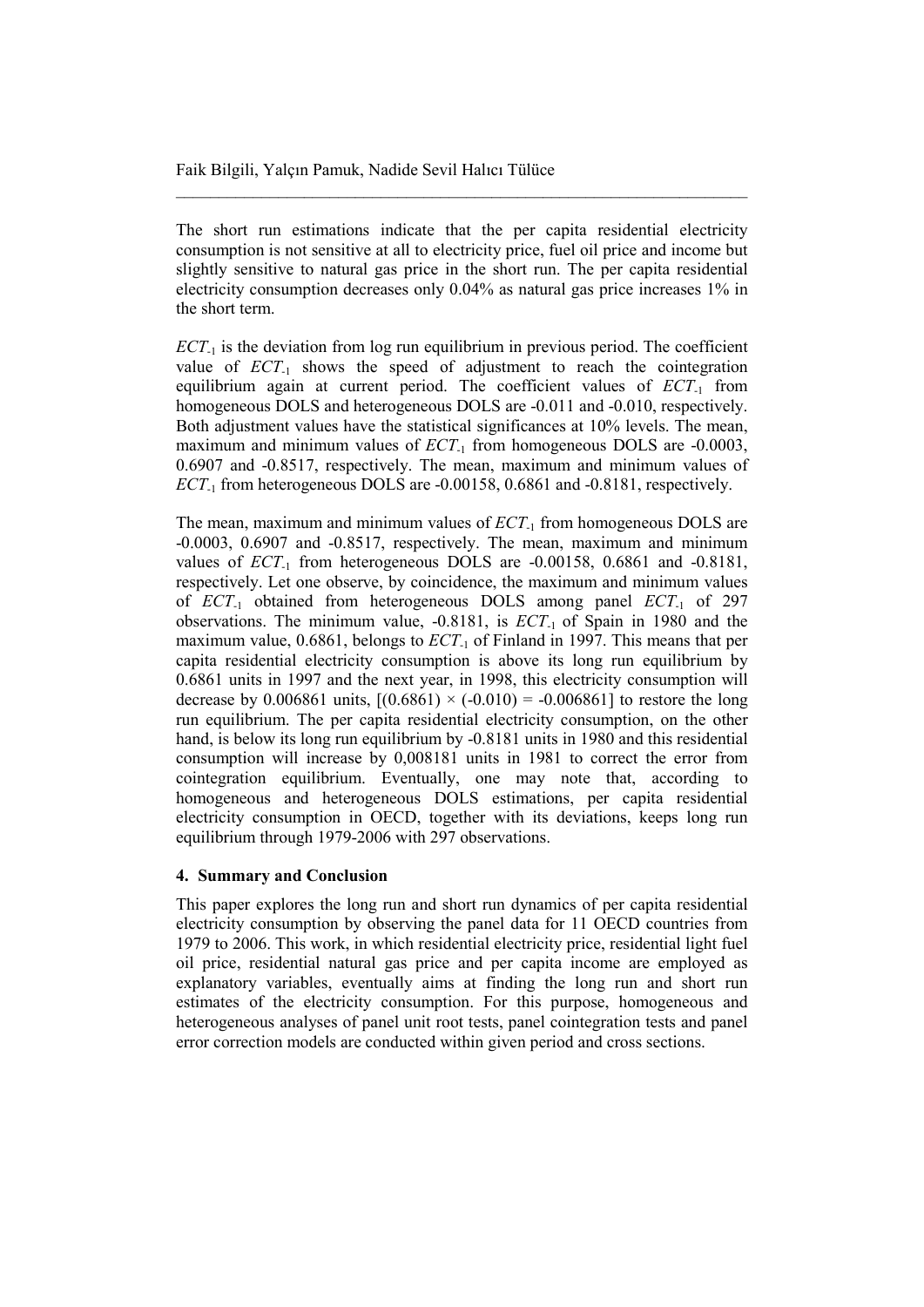Short Run and Long Run Dynamics of Residential Electricity Consumption: ...... '''''''''''''''''''''''''''''''''''''''''''''''''''''''''''''''''''

The homogeneous findings report that the long run elasticities of electricity consumption's own price, fuel oil price and income are  $-0.740$ ,  $0.156$  and  $0.615$ , respectively. The heterogeneous DOLS estimations result that own price elasticity, cross price elasticity with respect to fuel oil price, cross price elasticity with respect to natural gas price, and income are  $-0.664$ ,  $0.116$ ,  $-0.033$  and  $0.576$ , respectively. On the other hand, in the short run, electricity consumption does not respond to changes in electricity price, fuel oil price and income as it reacts slightly to the changes in natural gas prices. All elasticities are found less than unity (inelastic) with expected signs. This has several outcomes. First, the inelastic demand for residential electricity implies that increase in residential electricity price results in higher expenditures on residential electricity. Second, residential fuel oil is a weak substitute for residential electricity and residential natural gas a weak complementary energy source of residential electricity. Third, residential electricity is a necessity good. Finally, in the study, the error correction terms are found significant. This significance reveals that cointegration equilibrium of per capita residential electricity consumption with regard to residential electricity price, residential light fuel oil price, residential natural gas price and per capita income is restored after some deviations from log run.

This paper may suggest that, throughout the literature of energy demand functions, one may consider also the impact of stock prices on oil prices, as in Lai et al.  $(2011)$ , and on other energy prices. Or, alternatively, one may follow Aldea and Ciobanu (2011) to run nonparametric techniques through bootstrapping analyses to understand the electricity market. One may also carry out alternative electricity demand work in which different substitute(s) and complementary energy source(s) are taken into consideration. Or, a researcher may observe demographical, geographical and seasonal dummies as additional exogenous variables to understand the behavior of electricity consumption. Finally, another possible electricity consumption model might be proposed to seek for specifically the behaviors of commercial electricity and industrial electricity consumptions.

#### **REFERENCES**

- [1] Al-Iriani, M.A. (2004), *Climate-related Electricity Demand-side Management in Oilexporting Countries, the Case of the United Arab Emirates. Energy Policy*, 33, 2350–2360;
- P+Q **Aldea, A., Ciobanu, A. (2011),** *Analysis of Renewable Energy Development Using Bootstrap Efficiency Estimates***.** *Economic Computation and Economic Cybernetics Studies and Research, 1, ASE* Publishing: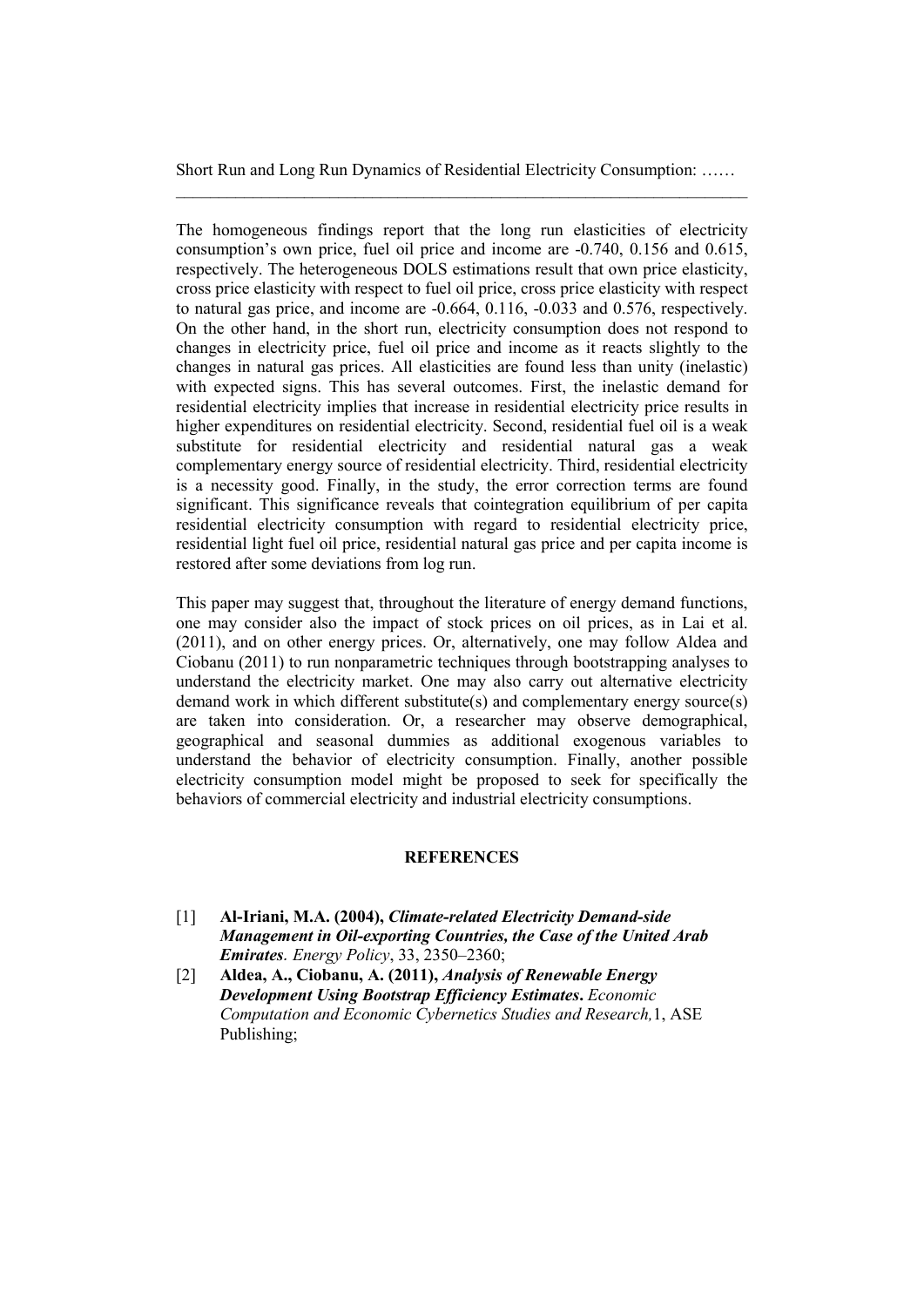P8Q **Athukorala P. P. A. W., Wilson, C. (2009),** *Estimating Short and Long term Residential Demand for Electricity: New Evidence from Sri Lanka Energy Economics*, article in press:

'''''''''''''''''''''''''''''''''''''''''''''''''''''''''''''''''''

- [4] Breitung, J. (2000), *The Local Power of Some Unit Root Tests for Panel Data.* Advances in Econometrics, 15, 161-178;
- P5Q **Chiang, M. H., Kao, C. (2002***), Nonstationarity Panel Time Series Using NPT 1.3 – A User Guide*. National Cheng-Kung University and Syracuse University:
- P7Q **Dergiades, T., Tsoulfidis, L. (2008***), Estimating Residential Demand for Electricity in the United States, 1965–2006Energy Economics*, 30, 2722– 2730:
- P9Q **Filippini, M., Pachauri, S. (2004),** *Elasticities of Electricity Demand in Urban Indian Households. Energy Policy, 32, 429-436;*
- [8] **Hadri, K. (2000),** *Testing for Stationarity in Heterogeneous Panel Data. Econometric Journal*, 3, 148-161;
- P2Q **Heston, A., Summers, R., Aten, B. (2009),** *Penn World Table Version 6.3,* Center for International Comparisons of Production, Income and Prices at the University of Pennsylvania;
- [10] Hondroyiannis, G. (2004), *Estimating Residential Demand for Electricity in Greece. Energy Economics*, 26, 319-334;
- [11] IEA, International Energy Agency (2008). Energy end-use prices, 2Q2008 documentation of IEA, Energy prices and Taxes: Beyond 2020.
- P-+Q **Im, K. S., Pesaran, M. H., Shin, Y. (2003),** *Testing for Unit Roots in Heterogeneous Panels. Journal of Econometrics*, 115, 53-74;
- P-8Q **Inglesi, R. (2010),** *Aggregate Electricity Demand in South Africa: Conditional Forecasts to 2030. Applied Energy*, 87, 197-204;
- [14] **Kao, C., Chiang, M. H. (2000), On the Estimation and Inference of a Cointegrated Regression in Panel Data**. Nonstationarity Panels, Panel Cointegration and Dynamic Panels, Elsevier Science Inc. ISBN: 0-7623-0688–2, Volume 15, 179–222;
- [15] Kao, C. (1999), *Spurious Regression and Residual-based Tests for Cointegration in Panel Data. Journal of Econometrics*, 90, 1-44;
- [16] Lai, Y-H., Wang, K-M., Chen, T-W. (2011)*, The Asymmetric Dependence Structure Between Oil And Stock Prices***.** *Economic Computation and Economic Cybernetics Studies and Research, 2; ASE* Publishing:
- P-9Q **Mitchell, T. (2006) ,** *A Cointegration Analysis of the Price and Income*  **Elasticity of Energy Demand**. Research Department, Central Bank of Barbados, Bridgetown, Barbados;
- P-3Q **Nakajima, T., Hamori, S. (2010),** *Change in Consumer Sensitivity to Electricity Prices in Response to Retail Deregulation: A Panel Empirical Analysis of the Residential Demand for Electricity in the United States Energy Policy*, 38, 470–2476;